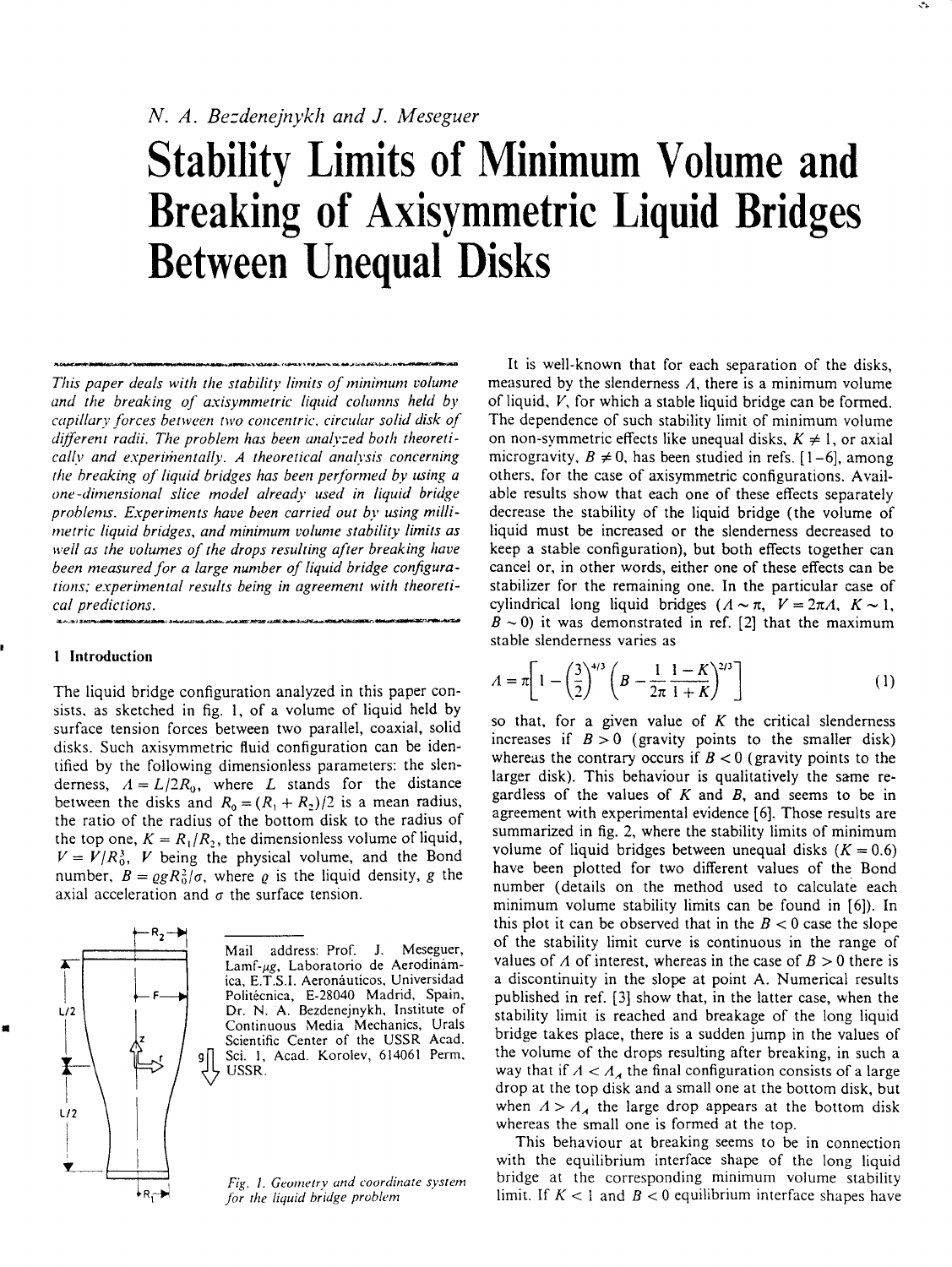

Fig. 2. Typical stability diagrams (minimum volume V versus slen*demess A) of liquid bridges between unequal disks subjected to an axial microgravity field whose direction is indicated by arrows on the curves. The different sketches show the liquid bridge interface at selected points of stability limits as well as the drops resulting after the liquid bridge breakage* 

always a neck close to the smaller disk, and this position of the neck roughly determines the volume of the two drops resulting after breaking, in such a way that the final configuration consists, leaving apart satellite droplets, of a large volume drop of liquid attached to the larger disk and a small drop attached to the smaller one.

The behaviour is rather different when *K <* 1 and *B >* 0, where the interface shapes at the stability limit have the neck close to the smaller disk when  $A < A<sub>A</sub>$  and close to the larger one when  $A > A_A$  (the variation of the equilibrium interface shape with *A, K* and *B* has been experimentally analyzed in [4]). Also in this case the position of the neck of the equilibrium interface shapes at minimum volume stability limit seems to determine the volume of the drops resulting after breaking.

These two characteristics associated to point A (discontinuity of slope of the curves of stability limit of minimum volume and a sudden change in the final drop configuration resulting after breaking) become more and more smooth as  $A_A$  decreases, in such a way that if  $A_A < 1.5$  the discontinuity practically disappears and there is a continuous transition in the value of the volume of the drops resulting after breaking.

In this paper the stability limits of minimum volume of axisymmetric liquid bridges, as well as the breaking of liquid bridges at such stability limits, are analyzed both theoretically an experimentally. Concerning the liquid bridge breakage the physical magnitude measured has been the ratio of the volume of the drop attached to the larger

disk to the whole liquid bridge volume. In the following this ratio is defined as the partial volume and denoted by  $V_p$ . Theoretical results have been obtained by using a onedimensional slice model already used in liquid bridge problems [3, 7], whereas experiments have been performed in a millimetric liquid bridge facility using water as working fluid; experimental results being in agreement with theoretical predictions.

### **2 Experimental Apparatus and Procedures**

The experimental set-up, as sketched in fig. 3, consists of a microzone (liquid bridge) facility in which a small liquid bridge (1) can be formed between two coaxial, solid disks. Working fluid (distilled water) is injected or removed through the bottom disk by using a callibrated syringe (3). The bottom disk is fixed to the supporting frame, whereas the upper one can be rotated and displaced up and down. Uniform background illumination (2) is achieved with the help of a translucent plate and a lamp. To avoid excessive heating of the liquid column the lamp is placed some distance apart of the liquid bridge, the light being conducted to the translucent plate through an optic-fiber cable. Opposite to the translucent grid there is a microscope (4) to which a CCD camera (5) is connected. Output from the CCD camera is stored in a video recorder (6) for further analysis in an image analyzer (7) which in turn is driven by a desktop computer (8).

A typical experiment (an experimental point in *A-V*  stability diagrams) is performed as follows: first of all the upper disk is placed close enough to the bottom one and working fluid is injected through the lower disk until a short liquid bridge is formed. Then, the upper disk is moved upwards slowly until the desired slendemess is reached, and, during this process, working fluid is injected from time to time if necessary. After this process, the fluid configuration is a liquid with the selected slendemess and a volume of liquid greater than that of the corresponding minimum



*Fig. 3. Experimental setup: 1) liquid bridge, 2) syringe, 3) illumination. 4) microscope, 5) CCD camera, 6) video recorder, 7) image analyzer, 8) computer*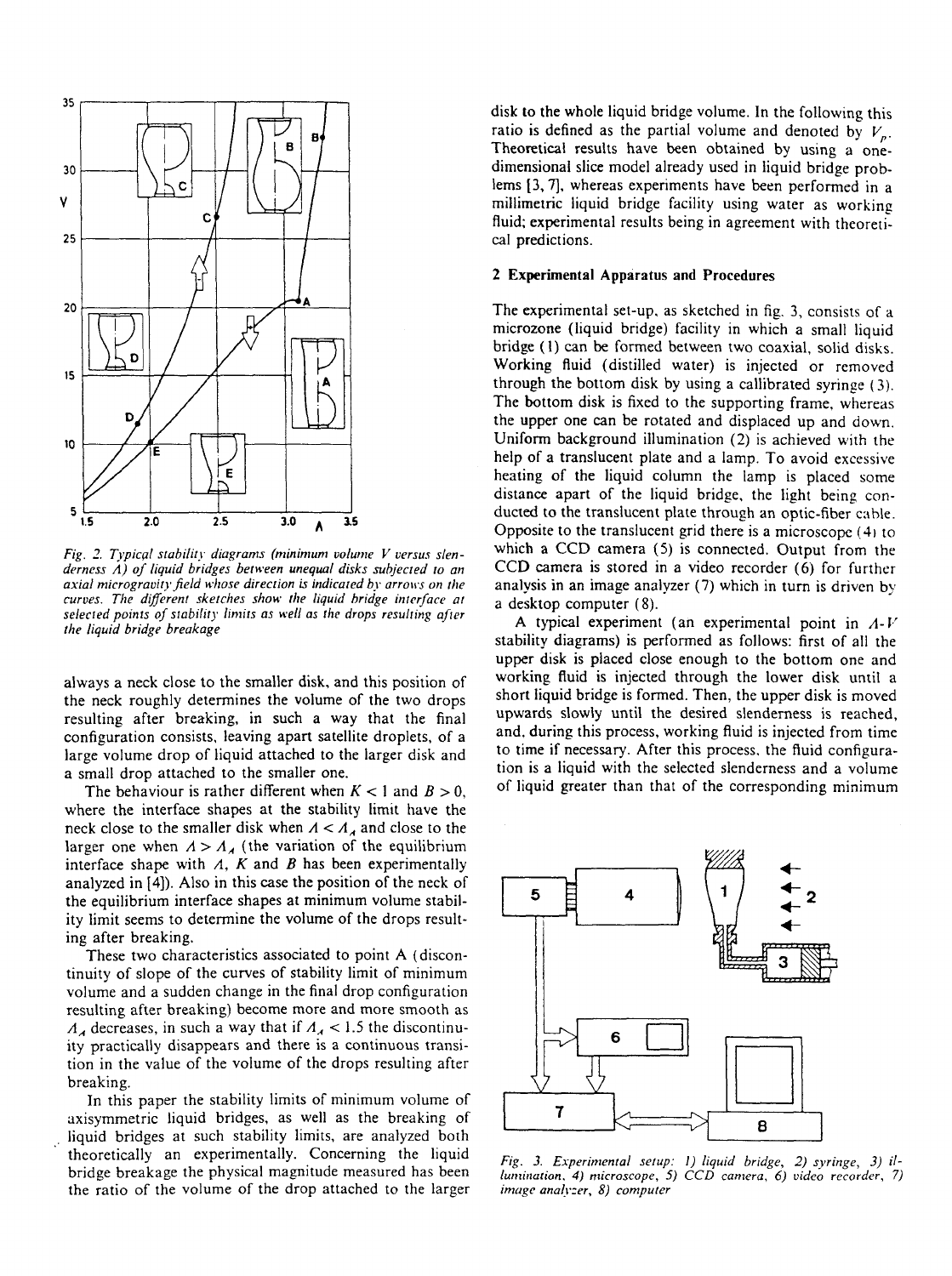volume stability limit. From this point on the experiment runs alone. Due to water evaporation the volume of liquid in the fluid bridge continuously decreases and when the minimum volume stability limit is reached the breaking of the liquid column takes place. The volume of the liquid bridge just before breaking (the minimum volume stability limit), as well as the volume of the two drops resulting after breaking, are further obtained from recorded images. Both the volume of the liquid bridge and the volume of the drops are measured with an error less than 1%.

#### **3 Experimental Results**

A problem arising when water is used as working fluid is that the value of surface tension can be, due to interface contamination, rather different from the nominal value. However, since surface tension, *a,* appears in the expression of Bond number,  $B = \rho g R_0^2 / \sigma$ , its value can be determined from the values of *B* resulting from experimental data, by fitting theoretical curves of minimum volume (which once the geometry parameter *K* is fixed depend only on the Bond number<sup>1</sup>) to available experimental data.

In our case three different series of experiments were performed, varying the values of K and  $R_0$ , and therefore the value of the Bond number, from one to another series. The results concerning minimum volume stability limits are shown in figs. 4, 6, and 8. In these plots experimental data as well as theoretical minimum volume stability limits have been represented (as already stated, minimum volume stability limits have been calculated by using the method described in [6]). In each one of the plots the stability limits corresponding to three different values of *B* have been drawn, to get an idea of the influence of this parameter on the results.

Obviously the mean value of gravity, *g,* does not change in an earth laboratory, and one could expect that the value of surface tension,  $\sigma$ , is kept constant unless the liquid bridge interface becomes contaminated, so that it seems that there is no reason to consider any uncertainity in the value of the Bond number. However, in an earth laboratory there is some level of noise that could be of importance when checking stability limits, mainly if millimetric liquid bridges are used. This effect could be avoided by using some isolation device, or it can be accounted for as an uncertainty in the value of the actual acceleration acting on the liquid bridge or as an uncertainty in the value of surface tension, and therefore as an uncertainty in the value of the Bond number.

From the values of the Bond number resulting from the experiments, the mean value  $\sigma = 0.059$  Nm<sup>-1</sup> is deduced. Observe that the values of  $\sigma$  derived from the different series of experiments, table 1, are almost the same, so that it can be concluded that there has not been degradation of

*Table 1. Geometry parameters. R0 and K, and measured values of Bond number, B, and surface tension, a, during the different series of experiments performed* 

|      | $R_0$ [mm] | В       | $-\sigma(Nm^{-1})$ |
|------|------------|---------|--------------------|
| 0.61 | 0.70       | $-0.08$ | 0.060              |
| 0.60 | 0.69       | 0.08    | 0.058              |
| 0.78 | 2.20       | 0.8     | 0.059              |

the surface properties of the working fluid (water) during the experiments.

The results corresponding to the configuration  $K = 0.61$ and  $B = -0.080$  are shown in figs. 4 and 5. Experimental values of the minimum volume stability limit as well as theoretical ones corresponding to four different values of the Bond number have been plotted in fig. 4, whereas those related to the dynamics of breaking, partial volume  $V_p$  (the ratio of the volume of the drop attached to the larger disk, the top one, to the whole liquid bridge volume) versus the



*Fig. 4. Variation with the slenderness. A, of the minimum stable volume, V, of liquid bridges between unequal disks*  $(K = 0.61)$ *. The symbols indicate experimental results whereas the curves correspond to theoretical ones. Numbers on the curves indicate the value of the Bond number, B* 



*Fig. 5. Variation with the slenderness. A, of the partial volume at minimum volume stability limit, Vp, of liquid bridges between unequal disks (K* = *0.61). The symbols indicate experimental results whereas the curves correspond to theoretical ones. Numbers on the curves indicate the value of the Bond number, B* 

<sup>&#</sup>x27; Obviously in an earth laboratory gravity always acts in the same direction. However, results here presented are referred to the reference system sketched in fig. 1, which is the one normally used in the literature. Therefore, a negative value of Bond number means that during experiments the larger disk was on the bottom and the small disk on the top of the liquid bridge.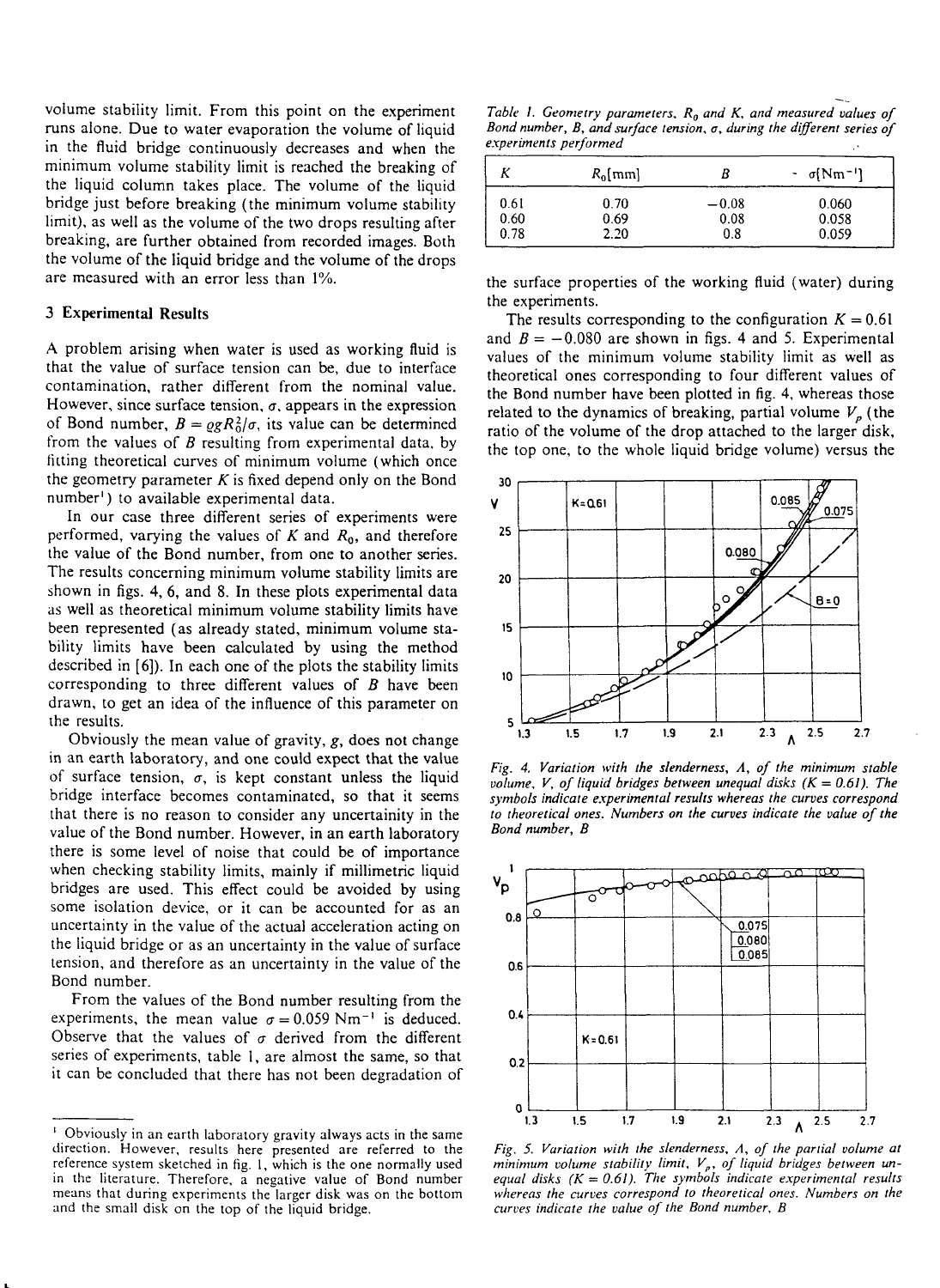slenderness *A* are shown in fig. 5. As it can be observed in fig. 4, experimental values of minimum volume are in agreement with theoretical ones except for a small interval of values of the slenderness ranging from  $A = 2.1$  to  $A = 2.3$ . where measured values of minimum volume stability limits are some 10% higher than those corresponding to the theoretical limit for  $B = -0.080$ . These differences are explained because of the perturbation existing in the laboratory during these experiments. In fig. 4 also the minimum volume corresponding to gravitationless conditions  $(B = 0)$ is shown. Note that a negative value of the Bond number (this means that gravity is pointed to the larger disk) decreases the stability of liquid bridges between unequal disks, this effect being more and more important as the slenderness of the liquid bridge increases.

In respect to the dynamics of breaking, partial volume  $V_p$ , versus slenderness  $A$  (fig. 5), the experimental results show the same trends as theoretical predictions: the final configuration consists of a very large drop attached to the larger disk and a small drop attached to the smaller one. This behaviour can be explained taking into account the antisymmetric character of both stimuli (unequal disks and axial gravity) and that in this case both stimuli act in the same sense: each one of them separately cause the liquid bridge interface to have a neck close to the small disk regardless of the value of  $\Lambda$ . Note also that  $V_p$  grows as  $\Lambda$ increases and that, for the range of values of Bond number considered  $(B = -0.075, -0.080, -0.085)$  the theoretical values of  $V_p$  are practically independent of the value of *B*. It should be pointed out that the differences between theoretical and experimental results increase as *A* decreases, the reason for this discrepancy being that the accuracy of the slice model used to calculate theoretical values of  $V_p$  decreases as the slenderness decreases: this model neglects radial inertial effects, which is only justified if the slenderness of the liquid bridge is large enough, say *A >* 1.5.

The most interesting results are probably those corresponding to the case  $K = 0.60$  and  $B = 0.080$ , which are shown in fig. 6 (minimum volume *V* versus slenderness *A)*  and in fig. 7 (partial volume  $V_p$  versus slenderness  $\Lambda$ ). As already stated, if *A* is large enough and the values of the parameters *K* and *B* are appropriate, an axial gravity pointing to the small disk is a stabilizing effect for a liquid bridge between unequal disks, as it is clearly shown in fig. 6. Note, for instance, that in liquid bridges with a slenderness  $A = 2.9$ , if  $B \sim 0.08$ , the volume of liquid can be reduced an amount of the order of 30 % of the stable minimum volume corresponding to  $B = 0$ , and the configuration be still stable. A characteristic of the experimental results shown in fig. 6 is that they become more and more dispersed as one approaches the value *A* where the discontinuity in minimum volume curves appears ( $A_A \approx 3.1$ ), which is in agreement with theoretical predictions. Compare the theoretical curves of fig. 6 with those shown in fig. 4 (in both figures the same scale has been used), a variation of the same magnitude in the value of the Bond number causes a variation in the minimum volume stability limit which is greater if  $B > 0$  than in the contrary case,  $B < 0$ .

Concerning the partial volume, fig. 7, the theoretical results show a good agreement with experimental ones. In



*Fig. 6. Variation with the slenderness. A, of the minimum stable volume, V, of liquid bridges between unequal disks*  $(K = 0.60)$ *. The symbols indicate experimental results whereas the curves correspond to theoretical ones. Numbers on the curves indicate the value of the Bond number, B* 



*Fig.* 7. *Variation with the slenderness. A, of the partial volume at*  minimum volume stability limit, V<sub>p</sub>, of liquid bridges between un*equal disks (K = 0.60). The symbols indicate experimental results whereas the curves correspond to theoretical ones. Numbers on the curves indicate the value of the Bond number, B* 

this case ( $K = 0.60$ ,  $B \approx 0.080$ ) both stimuli are in opposition, and the relative importance of each one of them depends on the value of the slenderness *A.* Bond number becomes more and more important as the slenderness increases, in such a way that this effect is dominant if *A >* 3.1; in that case equilibrium shapes show a neck close to the larger disk, and when the liquid bridge disruption takes place the final configuration consists of a large drop of liquid attached to the bottom disk and a small drop attached to the top one. The contrary occurs when  $A < 3.1$ : the interface shape is mainly driven by the fact that the disks are unequal in diameter, liquid bridge interfaces have a neck close to the smaller disk and this position of the neck determines the volume of the drops resulting after the breaking of the liquid column.

It has been already stated that the value of  $A_A$  depends on the values of the parameters *K* and *B.* From results published in [6] one can conclude that the discontinuity in the minimum volume stability limit vanishes if  $A_A$  is small